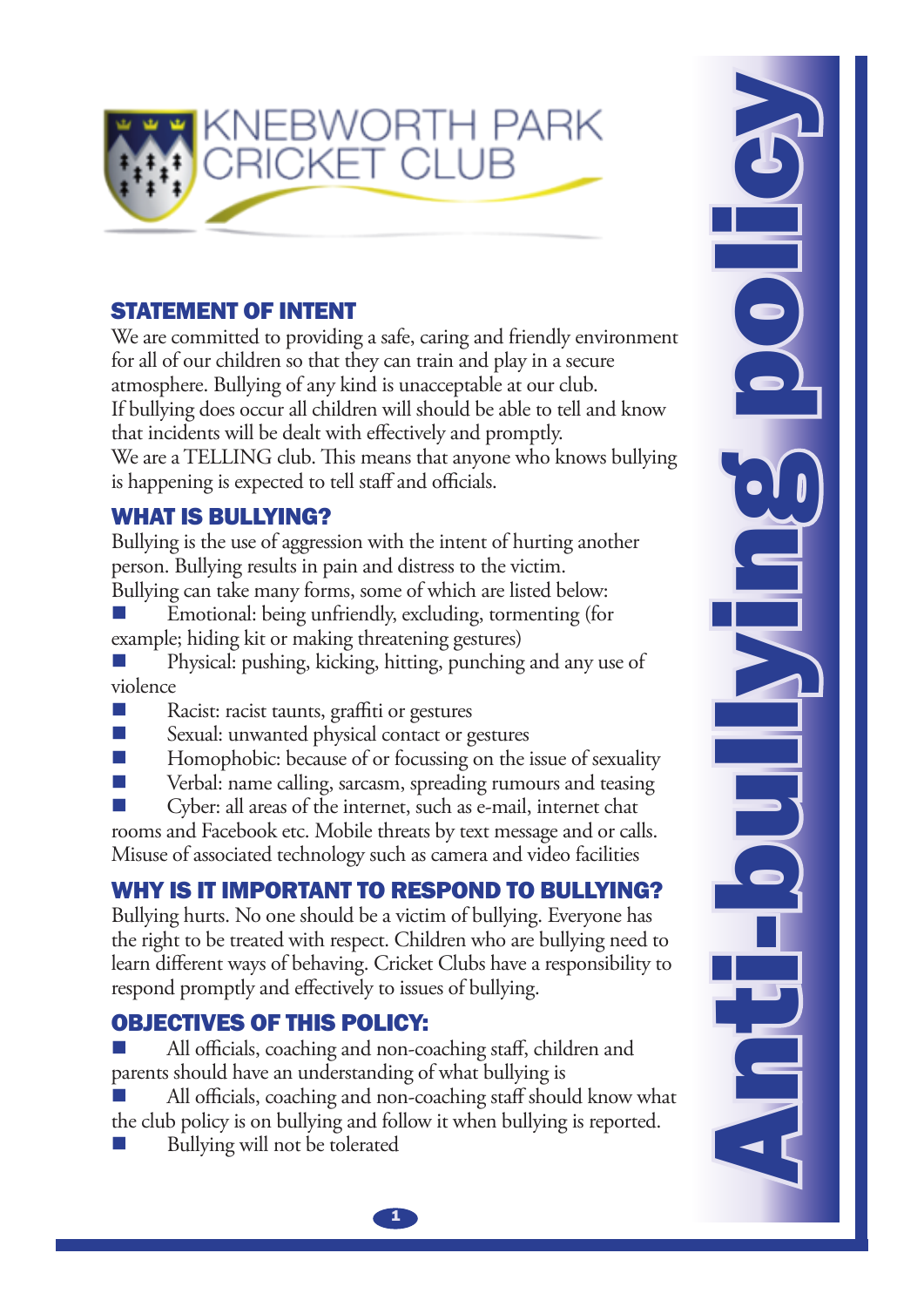

## Signs and symptoms

A child may indicate by signs or behaviour that he or she is being bullied. Adults should be aware of the signs and investigate if a child:

- Says they are being bullied  $\mathcal{C}^{\mathcal{A}}$
- Changes their usual routine  $\mathcal{C}^{\mathcal{A}}$
- Is unwilling to go to the club  $\mathcal{C}_{\mathcal{A}}$
- Becomes withdrawn, anxious or lacking in confidence  $\sim$
- Comes home with clothes torn or belongings damaged  $\mathbb{R}^n$
- Has possessions which go missing  $\mathcal{C}^{\mathcal{A}}$
- Asks for money or starts stealing money (to pay the bully)  $\sim$
- Unexplained cuts or bruises  $\mathcal{C}^{\mathcal{A}}$
- Is frightened to say what's wrong  $\mathcal{C}^{\mathcal{A}}$
- Gives improbable excuses for any of the above  $\mathcal{C}^{\mathcal{A}}$

In more extreme cases the child:

- Starts stammering  $\mathcal{C}^{\mathcal{A}}$
- Cries themselves to sleep at night or has nightmares  $\mathcal{C}^{\mathcal{A}}$
- Becomes aggressive, unreasonable or disruptive  $\mathbb{R}^3$
- Is bullying other children or siblings  $\mathcal{C}^{\mathcal{A}}$
- Stops eating  $\mathbb{R}^3$
- Attempts or threatens suicide or runs away  $\mathbb{R}^3$

These signs and behaviours could indicate other problems but bullying is a possibility and should be investigated.

## **PROCEDURES**

Report bullying to child welfare officer  $\mathbb{R}^3$ 

In cases of serious bullying the incidents will be reported to the ECB Child protection team for advice through the County child Welfare officer]Parents should be informed and will be asked to come to a meeting to discuss the problem  $\mathbb{R}^3$ 

If necessary and appropriate police will be consulted  $\sim$ 

The bullying behaviour or threats of bullying must be investigated and the bullying stopped quickly  $\mathbb{R}^3$ 

An attempt will be made to help the bully (bullies) change their behaviour  $\mathbb{R}^3$ 

In cases of adults reported to be bullying cricketers under 18 the ECB must always be informed and will advise on action to be taken

**Anti-bullying policy** e